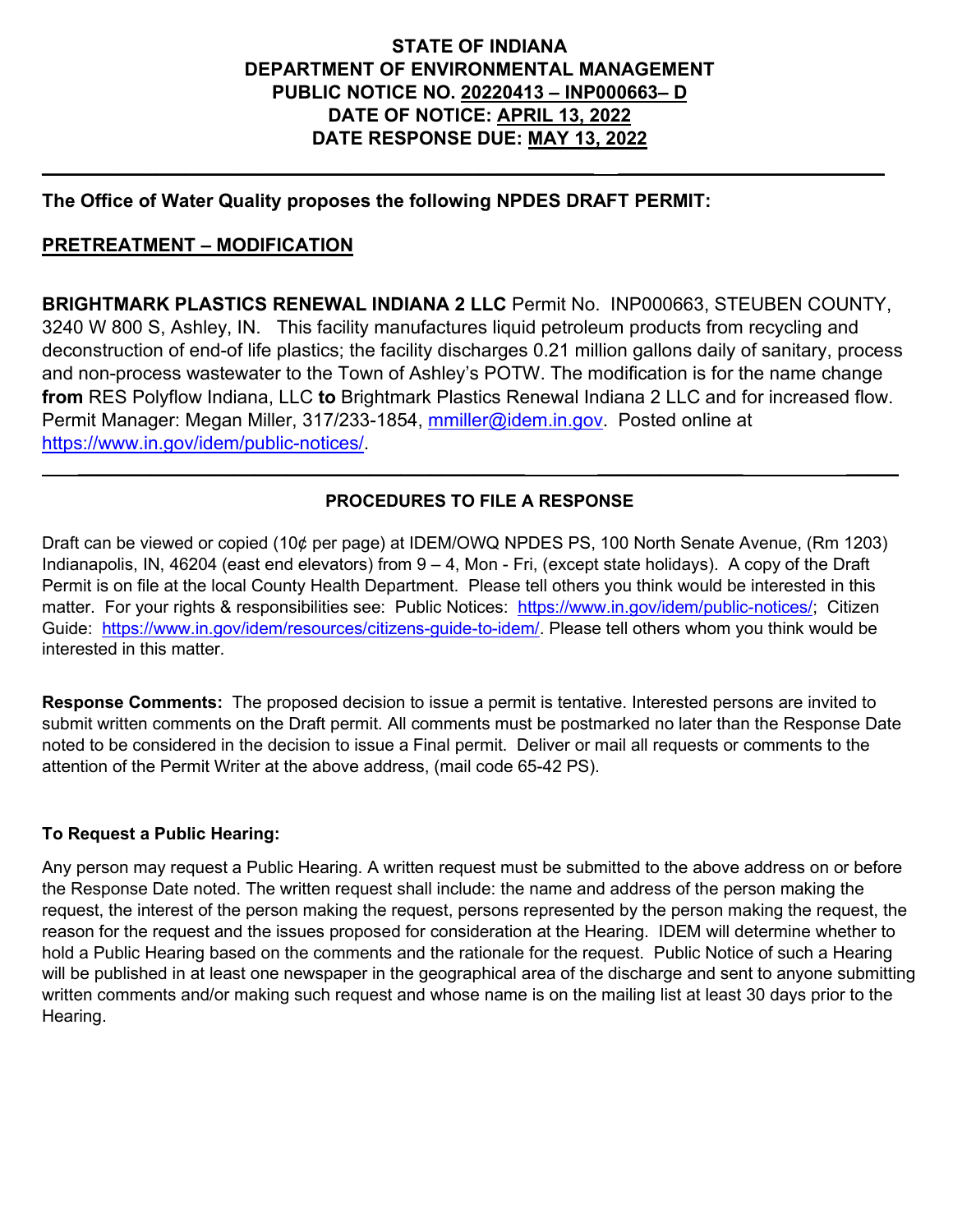**INDIANA DEPARTMENT OF ENVIRONMENTAL MANAGEMENT**

*We Protect Hoosiers and Our Environment.*

100 N. Senate Avenue • Indianapolis, IN 46204 (800) 451-6027 • (317) 232-8603 • www.idem.IN.gov

**Eric J. Holcomb Brian C. Rockensuess** *Governor Commissioner* 

April 13, 2022

VIA ELECTRONIC MAIL

IDEN

Jay Schabel. President Brightmark Plastics Renewal Indiana 2 LLC 3240 W 800 S Ashley, IN 46705

Dear Mr. Schabel:

Re: IWP Permit No. INP000663 Draft Permit Modification Brightmark Plastics Renewal Indiana 2 LLC Ashley, IN – Steuben County

 Your request for a permit modification has been reviewed and processed in accordance with rules adopted under 327 IAC 5. The enclosed Pages 1 through 1 of 23 are intended to replace the corresponding pages of your existing IWP Permit No. INP000663. An accompanying Briefing Memo itemizes and explains the rationale for the revisions.

 Pursuant to IC 13-15-5-1, IDEM will publish the draft permit document online at [https://www.in.gov/idem/public-notices/.](https://www.in.gov/idem/public-notices/) Additional information on public participation can be found in the "Citizens' Guide to IDEM", available at [https://www.in.gov/idem/resources/citizens-guide-to-idem/.](https://www.in.gov/idem/resources/citizens-guide-to-idem/) A 30-day comment period is available to solicit input from interested parties, including the public.

 Please review this draft permit modification and associated documents carefully to become familiar with the proposed terms and conditions. Comments concerning the draft permit modification should be submitted in accordance with the procedure outlined in the enclosed public notice form. We suggest that you meet with us to discuss major concerns or objections you may have with the draft permit modification.

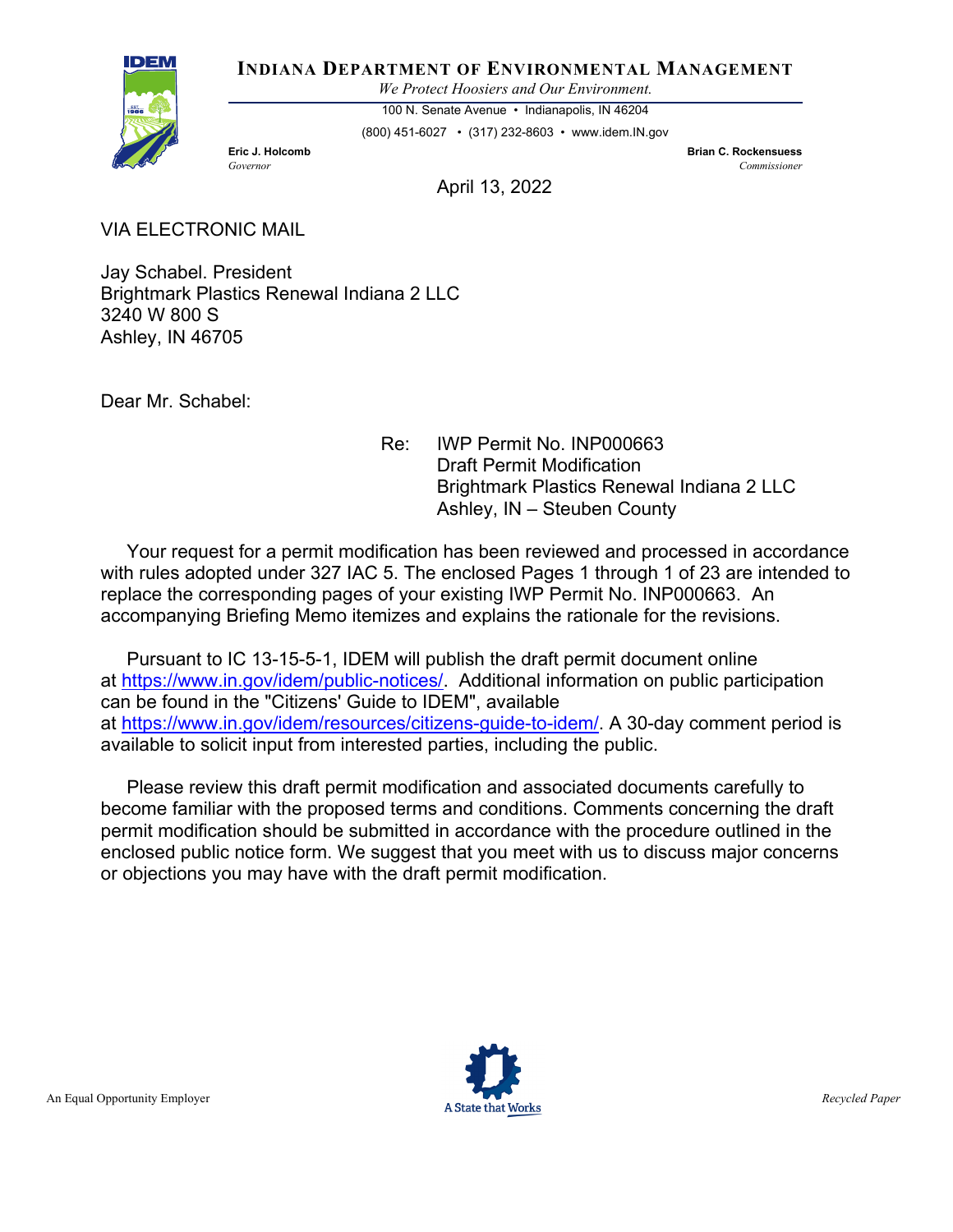Jay Schabel, President Page 2

 Questions concerning this draft permit modification may be addressed to Megan Miller of my staff, at 317/233-1854 or by email at mmiller@idem.in.gov.

Sincerely,

Richard Hamblin, Chief

Industrial NPDES Permits Section Office of Water Quality

**Enclosures** 

cc: Steuben County Health Department James Pence, Ashley POTW Jason Sasse, Plant Manager Alyce Klein, IDEM Northern Regional Office Lynn Raisor, IDEM inspector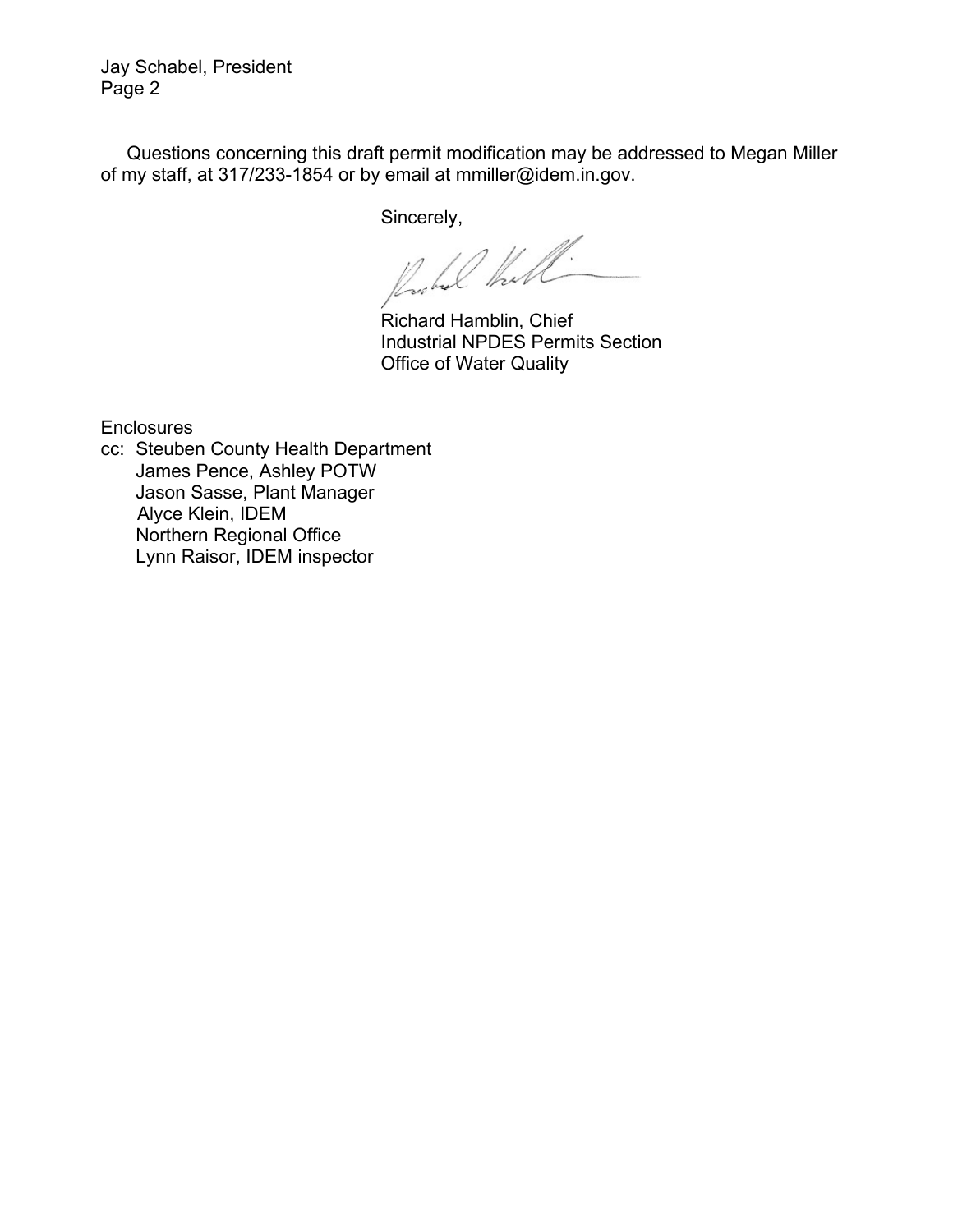Permit No. INP000663 Page 1 of 23

# STATE OF INDIANA

# DEPARTMENT OF ENVIRONMENTAL MANAGEMENT AMENDED AUTHORIZATION TO DISCHARGE UNDER THE INDUSTRIAL WASTEWATER PRETREATMENT PROGRAM

# **INDUSTRIAL WASTEWATER PRETREATMENT (IWP) PERMIT**

In accordance with 327 IAC 5-21 and IDEM's permitting authority under IC 13-15, **Brightmark Plastics Renewal Indiana 2 LLC** (hereinafter referred to as the permittee) is authorized to discharge from the facility located at 3240 W 800 S Ashley, Indiana into the **Town of Ashley Publicly Owned Treatment Works** (POTW), in accordance with the effluent limitations, monitoring requirements, and other conditions set forth in Parts I and II hereof.

The permit, as issued on May 17, 2021, is hereby amended, as contained herein. The amended provisions shall become effective **Example 20** The amended provisions shall become effective conditions of the permit not modified at this time remain in effect. Further, any existing condition or term affected by the amendments will remain in effect until the amended provisions become effective. This permit and the authorization to discharge, as amended, shall expire at midnight July 31, 2026.

**NOTE:** In order to receive authorization to discharge beyond the date of expiration, the permittee must submit a renewal IWP permit application to the Industrial NPDES Permit Section in the Office of Water Quality, no later than one hundred and eighty (180) days prior to the date this permit expires. Failure to do so will result in expiration of the authorization to discharge.

Signed on **Supplement** of the Indiana Department of Environmental Management.

> Jerry Dittmer, Chief Permits Branch Office of Water Quality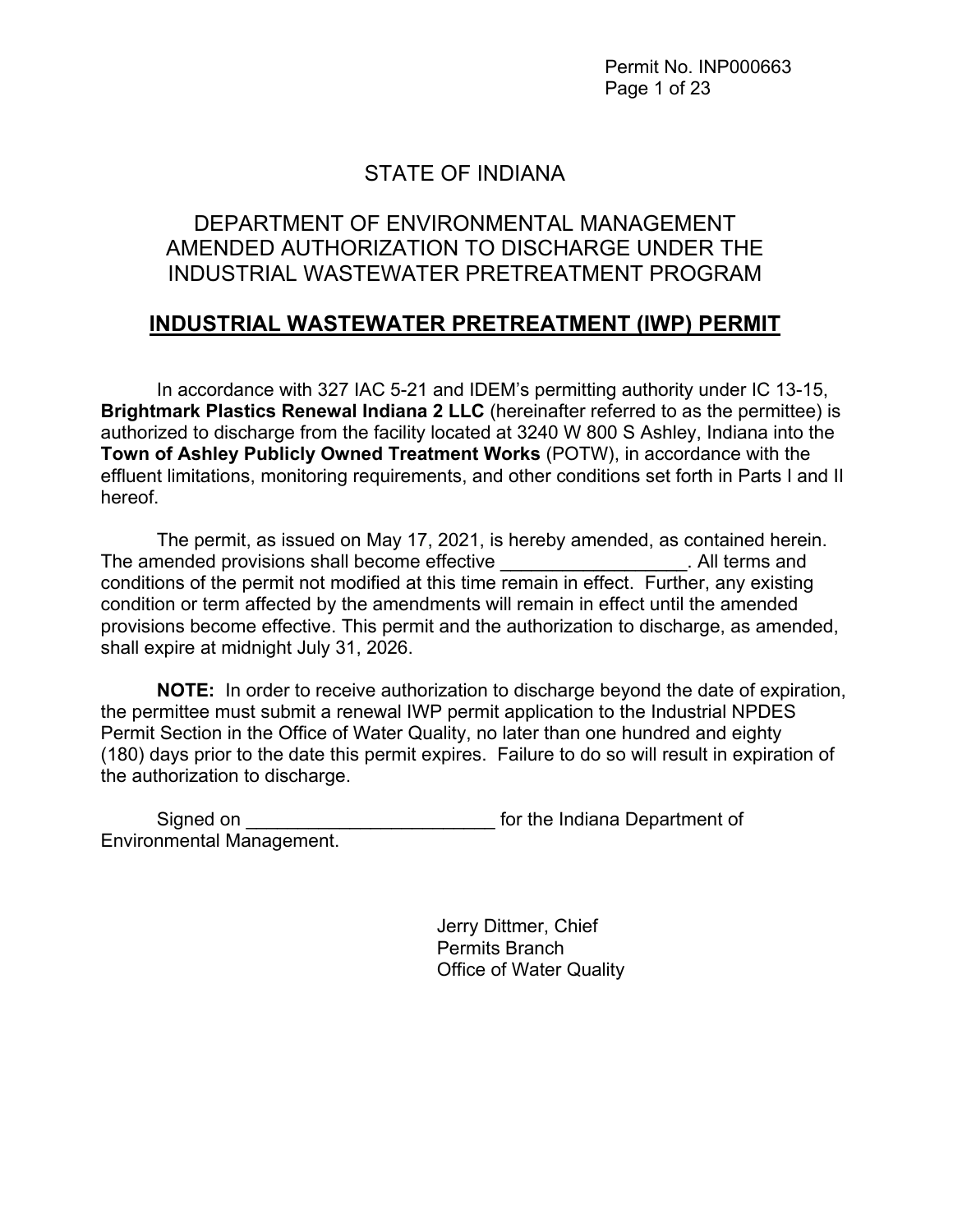

## **Industrial Wastewater Pretreatment (IWP) Briefing Memo for Brightmark Plastics Renewal Indiana 2 LLC Draft modification: March 2022**

## **Indiana Department of Environmental Management**

100 North Senate Avenue Indianapolis, Indiana 46204 (317) 232-8603 Toll Free (800) 451-6027 www.idem.IN.gov

| <b>Permittee:</b>                        | Brightmark Plastics Renewal Indiana 2 LLC                               |
|------------------------------------------|-------------------------------------------------------------------------|
|                                          | 3240 W 800 S                                                            |
|                                          | Ashley, IN 46705                                                        |
| <b>Existing Permit</b>                   | Permit Number: INP000663                                                |
| Information:                             | Expiration Date: July 31, 2026                                          |
| <b>Facility Contact:</b>                 | Jason Sasse, Plant Manager<br>(260)452-8443, jason.sasse@brightmark.com |
| <b>Facility Location:</b>                | 3240 W 800 S                                                            |
|                                          | Ashley, IN 46705                                                        |
|                                          | <b>Steuben County</b>                                                   |
| <b>Receiving POTW:</b>                   | Town of Ashley POTW<br>NPDES Permit # IN0022292                         |
| <b>Proposed Permit</b><br><b>Action:</b> | Modify                                                                  |
| <b>Source Category</b>                   | <b>Industrial Pretreatment</b>                                          |
| <b>Permit Writer:</b>                    | Megan Miller, Environmental Manager                                     |
|                                          | $(317)$ 233-1854, mmiller@idem.in.gov                                   |
|                                          |                                                                         |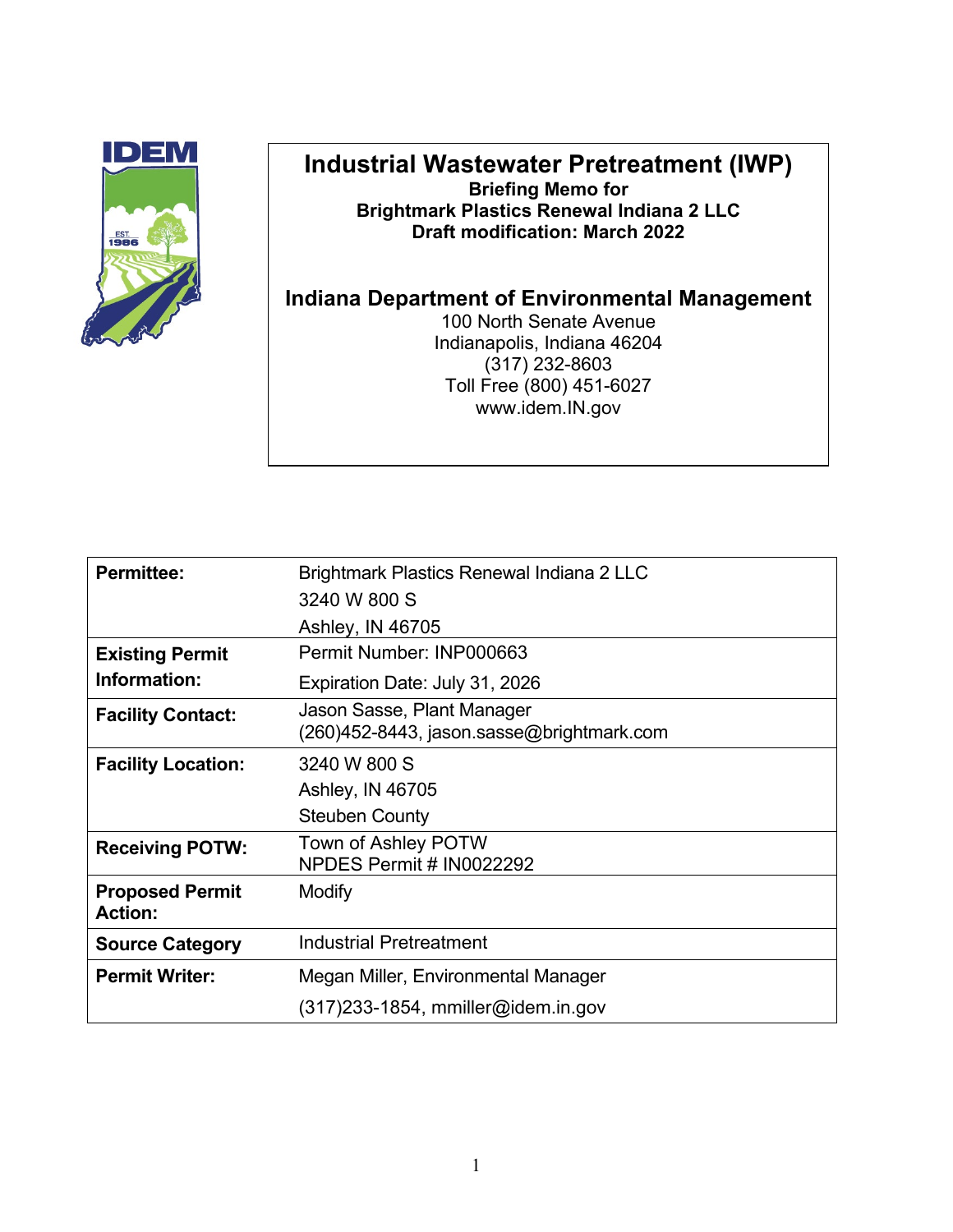## **Table of Contents**